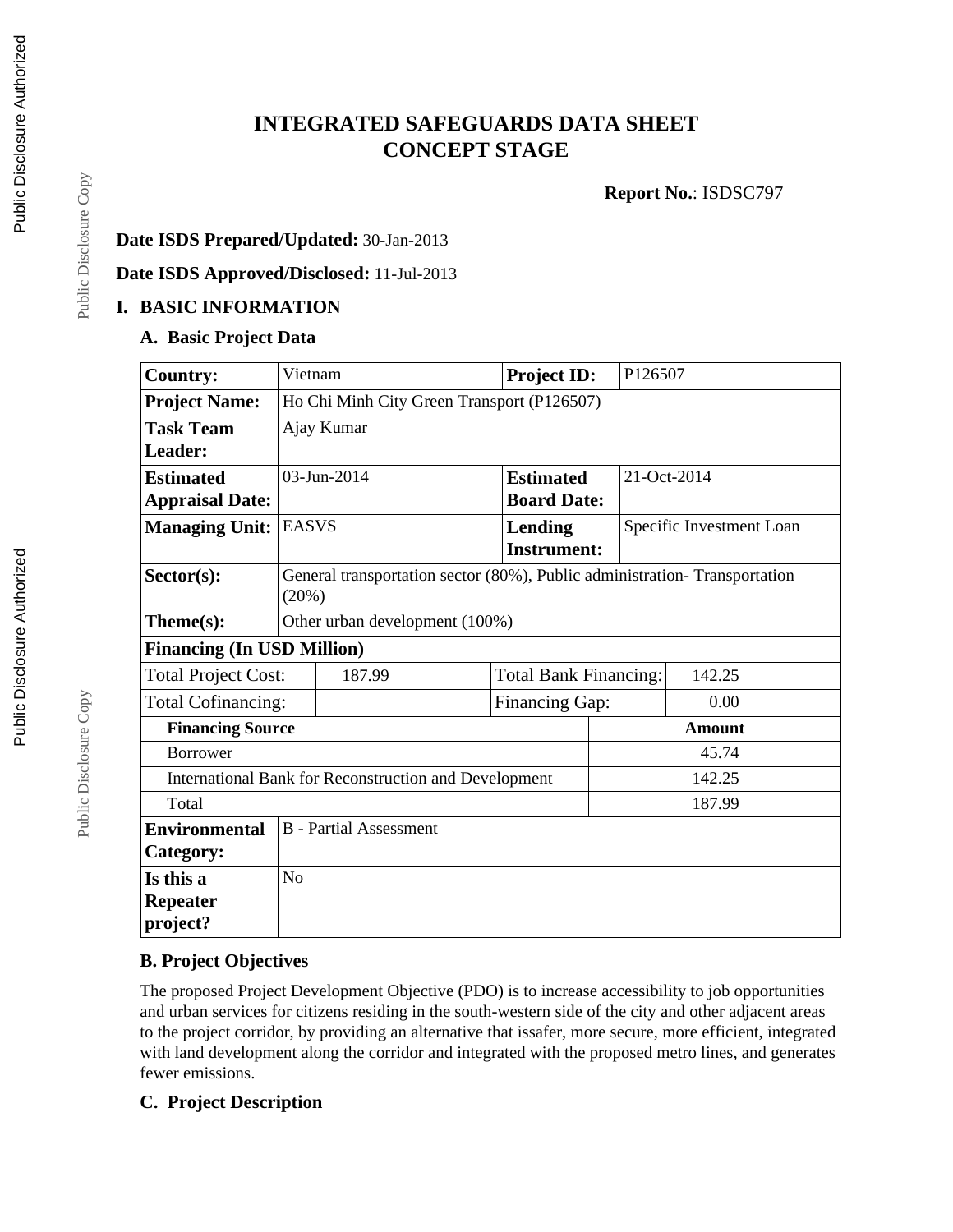The proposed project comprises of two components:

a) Component 1: BRT Corridor Development. This component will finance the development of a demonstration BRT line on the Vo Van Kiet Highway (VVKH), with an estimated longitude of 25 km, adopting a sustainable transport approach that will integrate investments in: i) the rehabilitation and improvement of road infrastructure on the VVKH, so as to support BRT operations; ii) the construction of complementary BRT infrastructure, such as bus depots, terminals, stations, bicycle and motorcycle parking facilities, etc; iii) the procurement of specially-designed alternative fuel BRT buses; iv) the implementation of a broad range of intelligent transport systems (ITS), including advanced traffic management systems (i.e. smart traffic signals, cameras, e-police, etc), and advanced bus operation management systems (i.e. global positioning systems, communication equipments, etc); and v) complementary non-motorized transport infrastructure to facilitate access to the BRT services, such as pedestrian bridges and/or tunnels, bikeways, sidewalk improvements, etc., as well as public spaces like parks and plazas, and landscaping.

b) Component 2: Institutional Strengthening. This component will finance institutional strengthening and capacity building activities essential to the successful implementation of the BRT line, and, more broadly to improve transport and urban development planning in HCMC. The component will include the development of: i) training programs for the MOCPT, the DOTPW and other relevant government agencies in project management, urban transport planning and public transport operation; ii) strategic support activities by technical experts on the operation of the BRT line; iii) pre-feasibility study of the integration (fare, operational, physical) of the BRT line with other bus services in the city and the future MRT lines; iv) comprehensive feasibility study on establishment of a Public Transport Authority overseeing all public transport services in the HCMC metropolitan area; v) policy guidelines to promote transit-oriented development along VVKH corridor; iv) prefeasibility study of public-private partnership (PPP) opportunities and additional financing mechanisms for the expansion of BRT and MRT systems and development of complementary facilities; and vi) pre-feasibility analyses of additional BRT lines and/or other follow-up investments.

The current estimation for total project cost is US\$ 187,987,000, with Component 1 costing US \$182,987,000 and Component 2 costing US\$ 5,000,000. The Bank's contribution to the financing of the project totals US\$ 152,250,000, including an IBRD loan for 142,250,000 and a PPTAF grant for US\$10,000,000. The local counterpart's contribution totals US\$ 35,737,000. The estimation does not include land acquisition and resettlement, which will be financed directly by HCMC government.

### **D. Project location and salient physical characteristics relevant to the safeguard analysis (if known)**

The BRT line proposed for financing locates on VVKH –an East-West Corridor runs in parallel to the Tau Hu-Ben Nghe canal cutting across Ho Chi Minh City (HCMC). The project will be implemented in HCMC. HCMC is located on the banks of the Saigon River, 60 km away from the coast of the South China Sea and 1,760 km south of Hanoi. HCMC is the most populous city in Vietnam, with over 7.3 million habitants in its city proper, and over 9 million habitants in its metropolitan area. HCMC is also the largest economic development pole in the country, generating roughly 20% of the national gross domestic product.

#### **E. Borrowers Institutional Capacity for Safeguard Policies**

Urban Civil Works Construction and Investment Management Board (UCCI) has been assigned as the Project Management Unit (PMU) for the Project. UCCI has been a PMU for several donorfunded or government own funded projects. Some PMU staff worked on a previous World Bank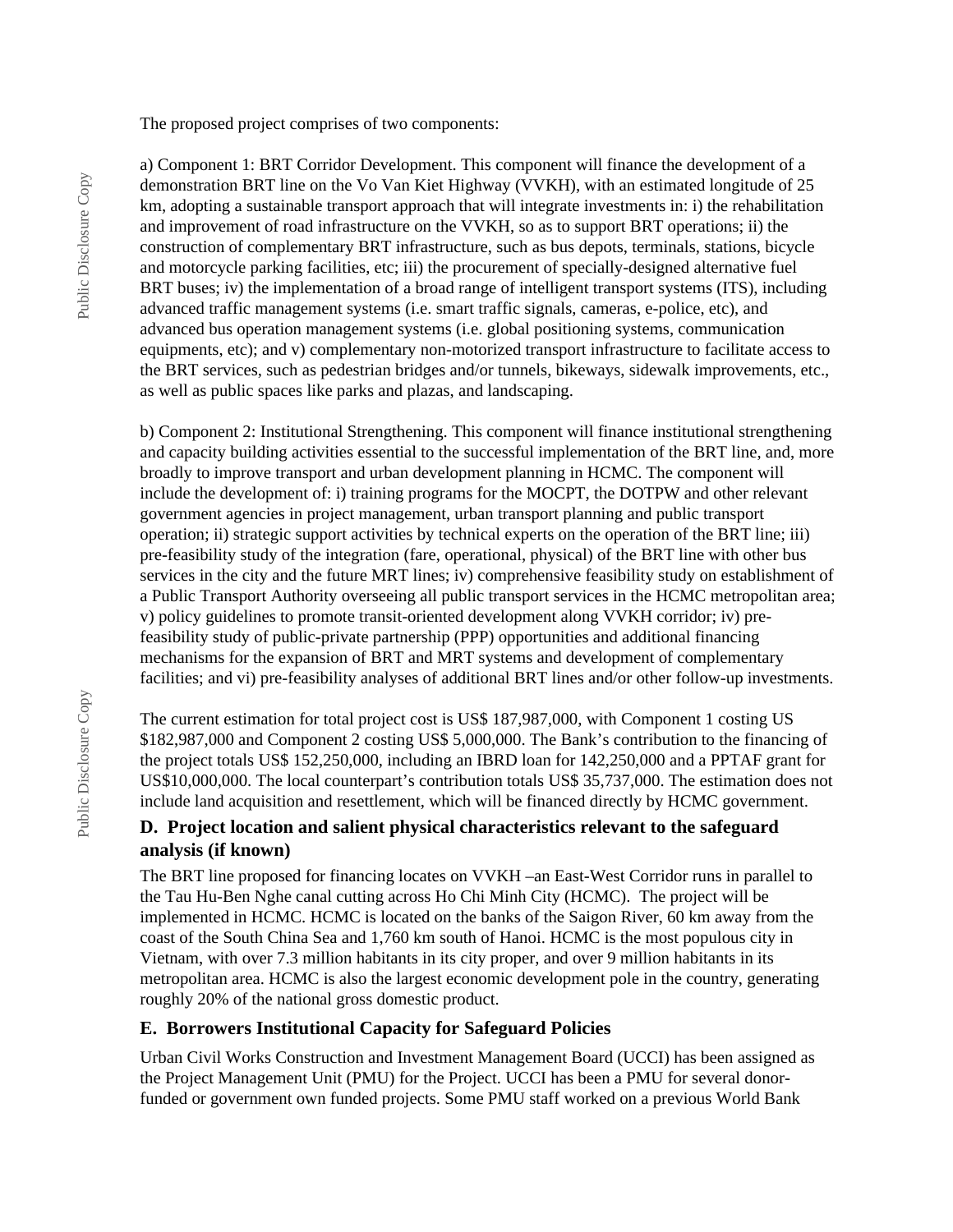funded urban transport project in HCMC. The PMU managed the land acquisition and resettlement for the East-West corridor (VVKH) Project and the Water Environment Improvement Project, both financed by JICA. The Compensation and Resettlement Department of UCCI has been in operation since 2000 and includes ten (10) staffs. The PMU also has four environmental engineers who worked in the mentioned Water Environment Improvement Project but with only limited practical experience in implementing environmental monitoring plans and supervising environmental mitigation measures as many tasks were carried out by the consultants hired by the Project. With additional training capacity building activities on environmental monitoring and supervision to be implemented during project preparation and implementation, the PMU appears to be in a good position to take the responsibility for this project. Further training on the Bank safeguard policies and requirements will be provided to PMU's staffs during project preparation and implementation.

### **F. Environmental and Social Safeguards Specialists on the Team**

Tuan Anh Le (EASVS) Son Van Nguyen (EASVS)

## **II. SAFEGUARD POLICIES THAT MIGHT APPLY**

| <b>Safeguard Policies</b>               | <b>Triggered?</b> | <b>Explanation (Optional)</b>                                                                                                                                                                                                                                                                                                                                                                                                                                                                                                                                                                                                                                                                               |
|-----------------------------------------|-------------------|-------------------------------------------------------------------------------------------------------------------------------------------------------------------------------------------------------------------------------------------------------------------------------------------------------------------------------------------------------------------------------------------------------------------------------------------------------------------------------------------------------------------------------------------------------------------------------------------------------------------------------------------------------------------------------------------------------------|
| Environmental Assessment OP/<br>BP 4.01 | Yes               | Overall, the proposed Project will bring about<br>long-term environmental benefits and positive<br>impacts to the lives of the people in Ho Chi<br>Minh City, reduce traffic safety risks and<br>emissions from private vehicles. The city's<br>urban landscape will also be improved by<br>"greening" investments provided by the Project.                                                                                                                                                                                                                                                                                                                                                                 |
|                                         |                   | The Project will have some potential negative<br>socio-environmental impacts associated with the<br>rehabilitation and improvement of existing road<br>infrastructure to support BRT operations, the<br>construction of BRT infrastructure and other<br>non-motorized transport infrastructure to<br>facilitate access to the BRT services under<br>Component 1 of the proposed project. The<br>potential negative impacts of these civil works<br>during construction are known including<br>generation of noise, dust solid waste, traffic and<br>social disturbance etc, at a moderate level.<br>Increased noise level and traffic safety risks<br>would be the main concerns during operation<br>phase. |
|                                         |                   | As the negative impacts during construction are<br>known, mostly localized and manageable while<br>the impacts during operation phase would be<br>mostly address through design solutions and<br>operational rules, the Project is proposed to be                                                                                                                                                                                                                                                                                                                                                                                                                                                           |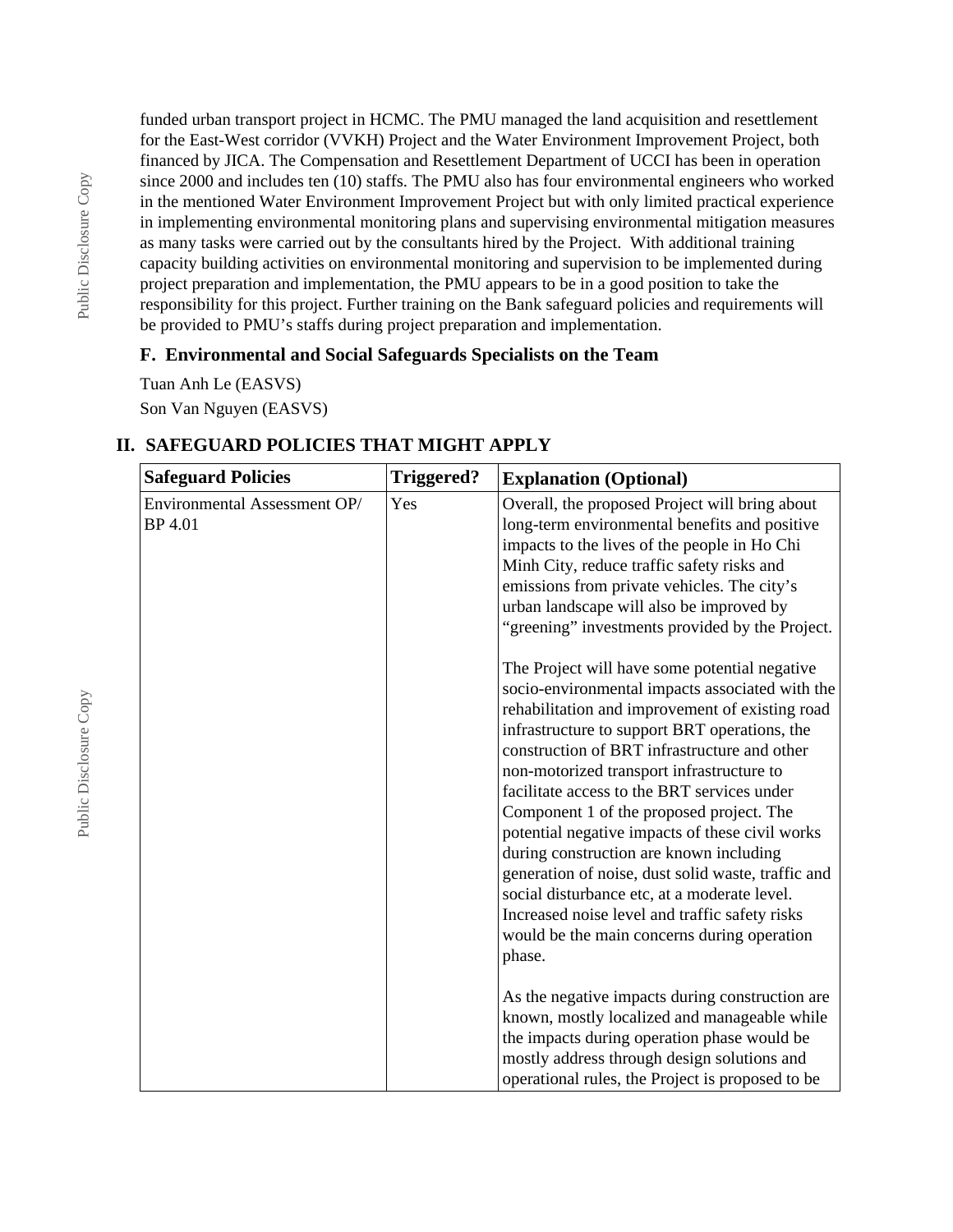|                             |          | <b>Environmental Category B.</b>                                                                                                                                                                                                                                                                                                                                                                                                                                                                                                                                                                                                                                                                                                                                          |
|-----------------------------|----------|---------------------------------------------------------------------------------------------------------------------------------------------------------------------------------------------------------------------------------------------------------------------------------------------------------------------------------------------------------------------------------------------------------------------------------------------------------------------------------------------------------------------------------------------------------------------------------------------------------------------------------------------------------------------------------------------------------------------------------------------------------------------------|
|                             |          | An Environmental Impact Assessment (EIA)<br>Report will be prepared as part of project<br>preparation to cover potential adverse social and<br>environmental impacts arising from projects<br>investment activities, particularly those from<br>physical works under Component 1, during<br>construction and operation phases.                                                                                                                                                                                                                                                                                                                                                                                                                                            |
|                             |          | The EIA also includes an Environmental<br>Management Plan (EMP) to address the<br>potential impacts identified in the EIA. An<br>Environmental Code of Practice (ECOP) will be<br>prepared as a part of the EIA/EMP to address<br>generic impacts arising from construction<br>activities. Any investment activity with impacts<br>which are not adequately covered by the<br>ECOPs, the EIA/EMP will include site-specific<br>mitigation measures for those work activities.<br>The EIA will also include environmental and<br>social baseline information of the existing<br>situation at the project site, assessment of<br>project alternatives and the related<br>environmental impacts on communities, land<br>use, transport, and cumulative impact<br>assessment. |
|                             |          | TORs for Environmental Considerations in the<br>two pre-feasibility studies covered under<br>component 2 will also be included in the EMP.                                                                                                                                                                                                                                                                                                                                                                                                                                                                                                                                                                                                                                |
|                             |          | The EIA/EMP will be subject to the Bank<br>review and no-objection, and also subject to<br>approval by HCMC Department of Natural<br>Resources and Environment (DONRE).                                                                                                                                                                                                                                                                                                                                                                                                                                                                                                                                                                                                   |
|                             |          | The environmental assessment process will<br>include extensive public consultation and<br>continued planning and outreach both during<br>project design and early preparation stage. EIA<br>and EMP will be disclosed at Infoshop and<br>project areas prior to Project appraisal.                                                                                                                                                                                                                                                                                                                                                                                                                                                                                        |
| Natural Habitats OP/BP 4.04 | $\rm No$ | The project is located in an existing urban area,<br>it will not cause degradation or conversion of<br>any known important natural habitats.                                                                                                                                                                                                                                                                                                                                                                                                                                                                                                                                                                                                                              |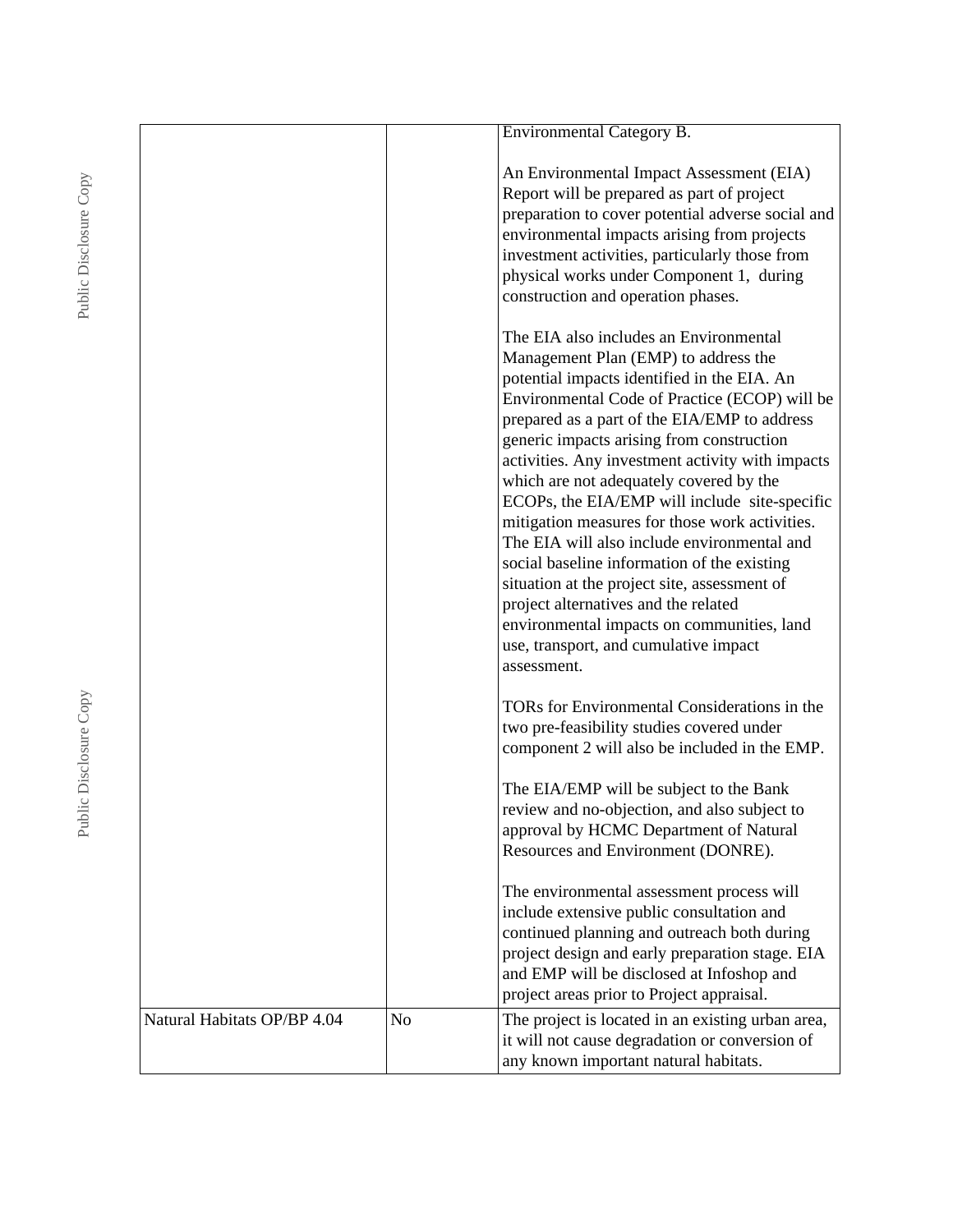| Forests OP/BP 4.36                            | No         | The project area is in urban and will not affect<br>any forest.                                                                                                                                                                                                                                                                                                                                                                                                                                                                                                                                                                                                                                                                                                                                                                                                                                                                                                                                                                                                                                              |
|-----------------------------------------------|------------|--------------------------------------------------------------------------------------------------------------------------------------------------------------------------------------------------------------------------------------------------------------------------------------------------------------------------------------------------------------------------------------------------------------------------------------------------------------------------------------------------------------------------------------------------------------------------------------------------------------------------------------------------------------------------------------------------------------------------------------------------------------------------------------------------------------------------------------------------------------------------------------------------------------------------------------------------------------------------------------------------------------------------------------------------------------------------------------------------------------|
| Pest Management OP 4.09                       | No         | No pesticide or herbicide will be used in the<br>project.                                                                                                                                                                                                                                                                                                                                                                                                                                                                                                                                                                                                                                                                                                                                                                                                                                                                                                                                                                                                                                                    |
| Physical Cultural Resources OP/<br>BP 4.11    | <b>TBD</b> | The proposed investment is in District 1 as well<br>as the canal's banks and the VVK Boulevard<br>known to host heritage buildings and historic<br>neighborhoods. EA will include screening for<br>Physical Cultural Resources (PCR) along the<br>VVKH, and other project sites. Whether this<br>policy is triggered will be confirmed at appraisal<br>stage as part of the PCR study. EMP will<br>address the potential impacts on PCR, if any.<br>The provision for Chance Find procedure will<br>also be included in the EMP and also as part of<br>the biding documentation/technical<br>specifications together with the mitigation plan<br>during construction works.                                                                                                                                                                                                                                                                                                                                                                                                                                  |
| Indigenous Peoples OP/BP 4.10                 | $\rm No$   | The project will not affect any ethnic minority<br>communities, as defined in OP 4.10, although<br>individual households of indigenous origin may<br>be residing in the project area. Since there are<br>no ethnic minority present in the project area,<br>OP 4.10 will not be triggered.                                                                                                                                                                                                                                                                                                                                                                                                                                                                                                                                                                                                                                                                                                                                                                                                                   |
| <b>Involuntary Resettlement OP/BP</b><br>4.12 | Yes        | The project would be mainly utilizing land of an<br>area recently acquired for infrastructure<br>development. However, it is estimated that<br>additional land acquisition may be required,<br>which will be determined by the technical<br>design during the project preparation. A due<br>diligence review will be conducted to assess the<br>prior resettlement of non-Bank financed projects<br>or components which are essential to the design<br>or performance of the project to define<br>potentially 'linked' projects. The due diligence,<br>in addition to the preliminarily identified linked<br>government owned projects at two ends of the<br>route, includes the involuntary resettlement<br>activities for the construction of the VVKH<br>boulevard itself. The due diligence will include<br>identification of any legacy, reputational or<br>liability issues, and whether the borrower<br>complied with national law. The review will<br>also determine the level of compliance with the<br>Bank OP 4.12, and proposed measures to be<br>considered if remedy is needed. These measures |